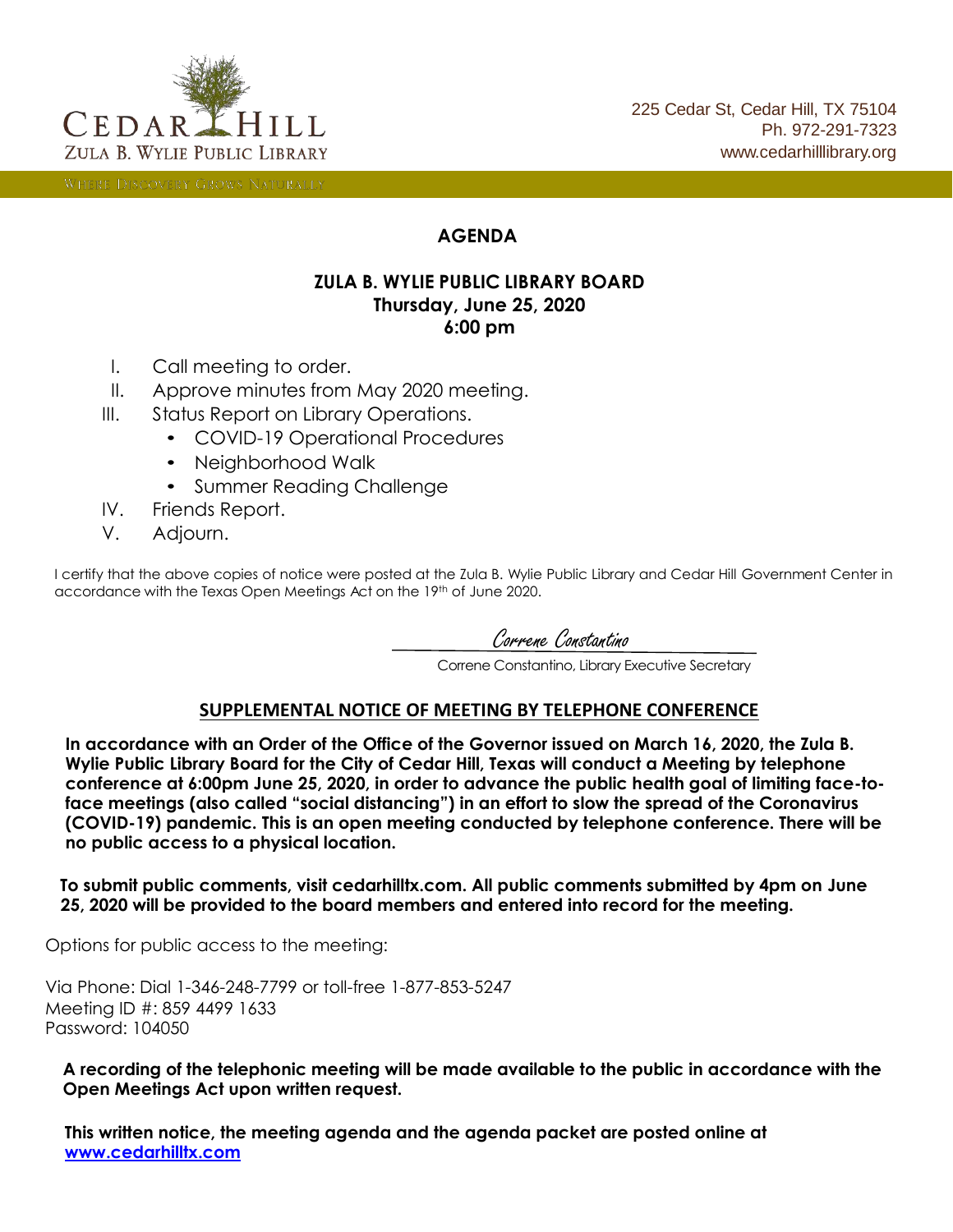## **MEETING OF THE ZULA B. WYLIE PUBLIC LIBRARY BOARD MINUTES Wednesday May 27, 2020 6:00pm**

The Zula B. Wylie Public Library Board met Wednesday, May 27, at 6:00 p.m. via Zoom.

**Library Board Members Present:** President Christine Benson, Vice-President Mary Sadousky, Dennis Brock, Lee Ruth Bryant, Elaine Cook, Jackie Moore, and ex officio members: Lisa Cerovsky, Janette Mehl and Jazmine James.

**Library Board Members Absent:** Traphene Hickman, Mary White, and ex-officio members Kenneth Prettol.

**Library Staff Present**: Manager of Library Services Aranda Bell, Executive Library Secretary Correne Constantino

#### **I. Call the meeting to order.**

`

The meeting was called to order by President Christine Benson at 6:12 p.m.

#### **II. Approve minutes from April 2020 meeting.**

Minutes April 2020: Elaine Cook moved to accept minutes with a second by Jackie Moore. All approved the motion.

## **III. Status Report on Library Operations**

#### • **COVID-19 Operational Procedures**

Ms. Aranda Bell shared that the library will be reopening its doors (in a limited capacity) on Monday, June 1<sup>st</sup>. She assured all that safety for staff and patrons are at the forefront of all decisions and plans for reopening (Library Restoration Plan). The library will reopen with the focus of "come and go services". The hours will be adjusted to 10-4:00 (for in-service access).

Ms. Moore asked about the type of cleaning agent being used and Ms. Bell shared that this is an electro-static spray that is being sprayed weekly (the city is using this in all facilities). Several other members of the board asked questions regarding what will be available during the first phase of reopening and there was a short discussion about the requirement of wearing masks within the library.

#### • **Imagine Your Story**

Ms. Bell shared that our Summer Reading Kick-off celebration will look different this year; it will be a "Drive-Thru" style! It will take place from 10:00-12:00 Saturday, June 6<sup>th</sup>.

Ms. Bell went on to share the library's excitement regarding our new mobile app "Beanstack"! This will be our Summer Reading Challenge platform. Ms. Bell also shared the One Book One Community event will continue this year, in a virtual setting. All programs, events, and Summer Reading Challenge announcements will be made via FB as the primary platform. (Please also check the website and Youtube for updates.)

Ms. Moore and Ms. Cook shared some concern regarding the privacy policy of Beanstack app and how the information entered by patrons would be used. Ms. Bell assured that we would review this concern and report findings. (An email with information about the privacy policy was sent to the board on 6/4/2020.) Aranda Bell shared her gratitude and appreciation of all the support of the board, but especially those who have volunteered to read/score Waste Management Scholarships.

Library board members were asked to be "ambassadors" for the library with the intent of spread the word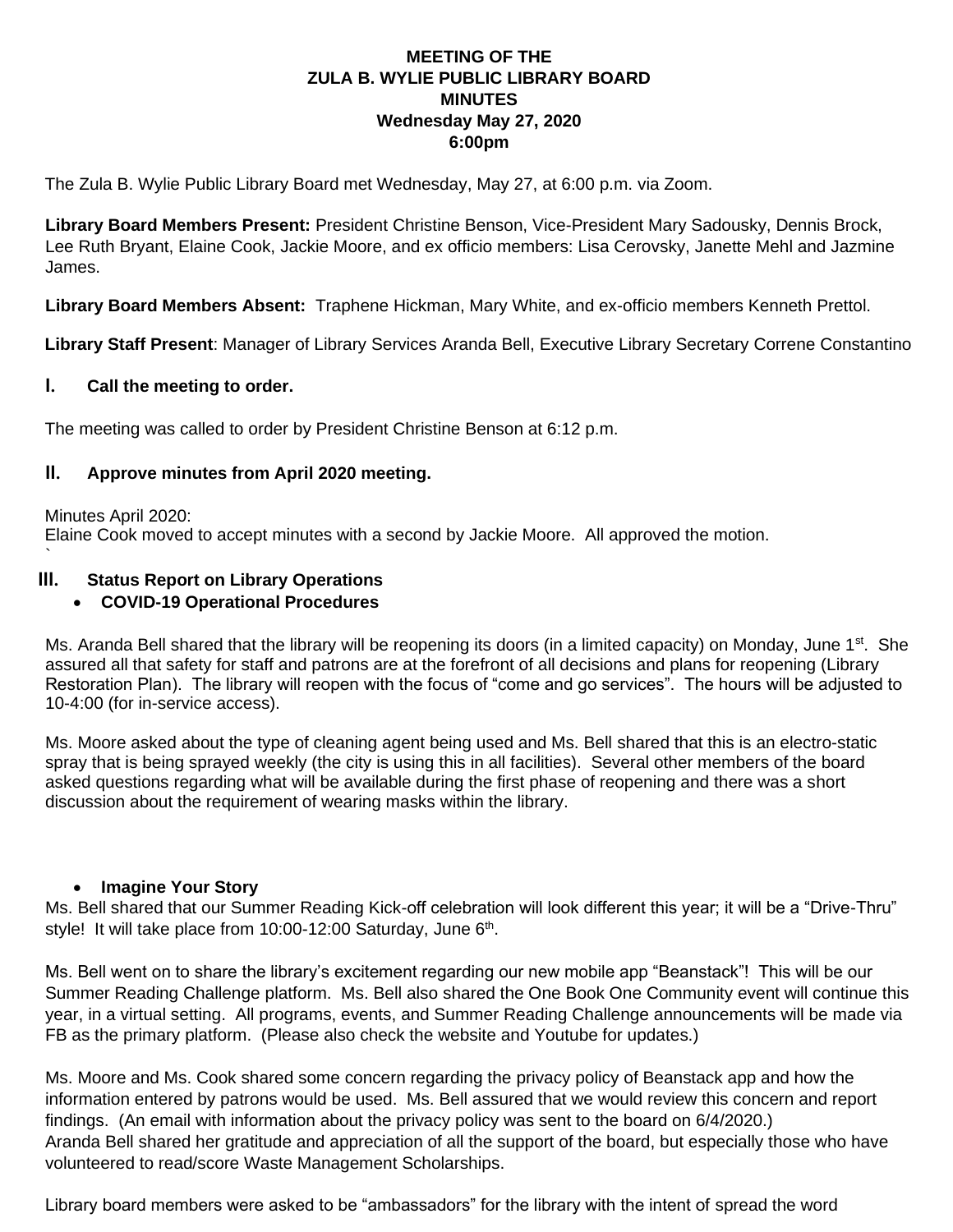regarding our Summer Reading Challenge (and Kickoff on June  $6<sup>th</sup>$ ) to their realm of influence.

# **IV. Library Friends Report**

Elaine Cook shared that the Friends voted unanimously to donate \$5,000 toward the Library's Summer Reading Challenge.

They also have a surprise for staff to be delivered soon. The friends shared their appreciation of the hard work of staff and keeping the library relevant.

# **V. Adjourn.**

Mary Sadousky moved to adjourn at 6:50pm. Elaine Cook seconded the motion. Motion was approved by all.

Respectfully submitted,

Correne Constantino, Executive Library Secretary

Christine Benson, Library Board President